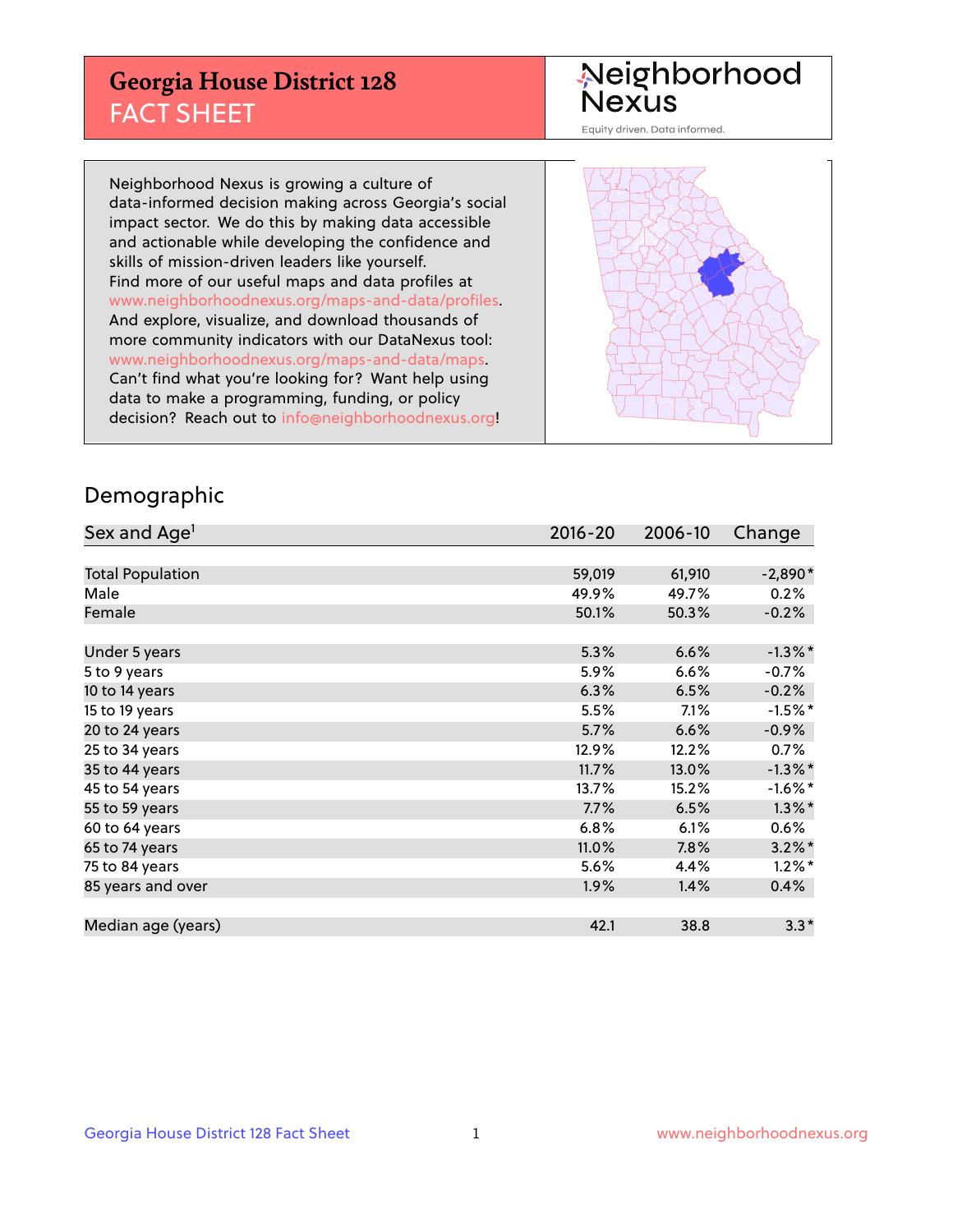## Demographic, continued...

| Race <sup>2</sup>                                            | $2016 - 20$ | 2006-10 | Change    |
|--------------------------------------------------------------|-------------|---------|-----------|
| Total population                                             | 59,019      | 61,910  | $-2,890*$ |
| One race                                                     | 98.6%       | 99.3%   | $-0.8%$ * |
| White                                                        | 44.4%       | 45.4%   | $-1.0%$   |
| <b>Black or African American</b>                             | 51.6%       | 53.3%   | $-1.7%$   |
| American Indian and Alaska Native                            | 0.1%        | 0.2%    | $-0.1%$   |
| Asian                                                        | 0.7%        | 0.2%    | 0.4%      |
| Native Hawaiian and Other Pacific Islander                   | 0.4%        | 0.0%    | 0.4%      |
| Some other race                                              | 1.3%        | 0.2%    | $1.1\%$ * |
| Two or more races                                            | 1.4%        | 0.7%    | 0.8%      |
|                                                              |             |         |           |
| Race alone or in combination with other race(s) <sup>3</sup> | $2016 - 20$ | 2006-10 | Change    |
| Total population                                             | 59,019      | 61,910  | $-2,890*$ |
| White                                                        | 45.7%       | 46.0%   | $-0.3%$   |
| <b>Black or African American</b>                             | 52.8%       | 53.4%   | $-0.6%$   |
| American Indian and Alaska Native                            | 0.3%        | 0.6%    | $-0.3%$   |
| Asian                                                        | 0.8%        | 0.4%    | 0.4%      |
| Native Hawaiian and Other Pacific Islander                   | 0.5%        | 0.1%    | 0.4%      |
| Some other race                                              | 1.4%        | 0.2%    | $1.2\%$ * |
|                                                              |             |         |           |
| Hispanic or Latino and Race <sup>4</sup>                     | $2016 - 20$ | 2006-10 | Change    |
| Total population                                             | 59,019      | 61,910  | $-2,890*$ |
| Hispanic or Latino (of any race)                             | 2.1%        | 1.6%    | 0.5%      |
| Not Hispanic or Latino                                       | 97.9%       | 98.4%   | $-0.5%$ * |
| White alone                                                  | 43.8%       | 44.2%   | $-0.4%$   |
| Black or African American alone                              | 51.5%       | 53.2%   | $-1.7%$   |
| American Indian and Alaska Native alone                      | 0.0%        | 0.1%    | $-0.1%$   |
| Asian alone                                                  | 0.7%        | 0.2%    | 0.4%      |
| Native Hawaiian and Other Pacific Islander alone             | 0.4%        | 0.0%    | 0.4%      |
| Some other race alone                                        | 0.1%        | 0.0%    | 0.0%      |
| Two or more races                                            | 1.4%        | 0.6%    | 0.7%      |
| U.S. Citizenship Status <sup>5</sup>                         | $2016 - 20$ | 2006-10 | Change    |
|                                                              |             |         |           |
| Foreign-born population                                      | 1,105       | 1,038   | 67        |
| Naturalized U.S. citizen                                     | 34.1%       | 48.2%   | $-14.1%$  |
| Not a U.S. citizen                                           | 65.9%       | 51.8%   | 14.1%     |
|                                                              |             |         |           |
| Citizen, Voting Age Population <sup>6</sup>                  | $2016 - 20$ | 2006-10 | Change    |
| Citizen, 18 and over population                              | 45,914      | 46,332  | $-418$    |
| Male                                                         | 49.5%       | 48.6%   | 0.9%      |
| Female                                                       | 50.5%       | 51.4%   | $-0.9%$   |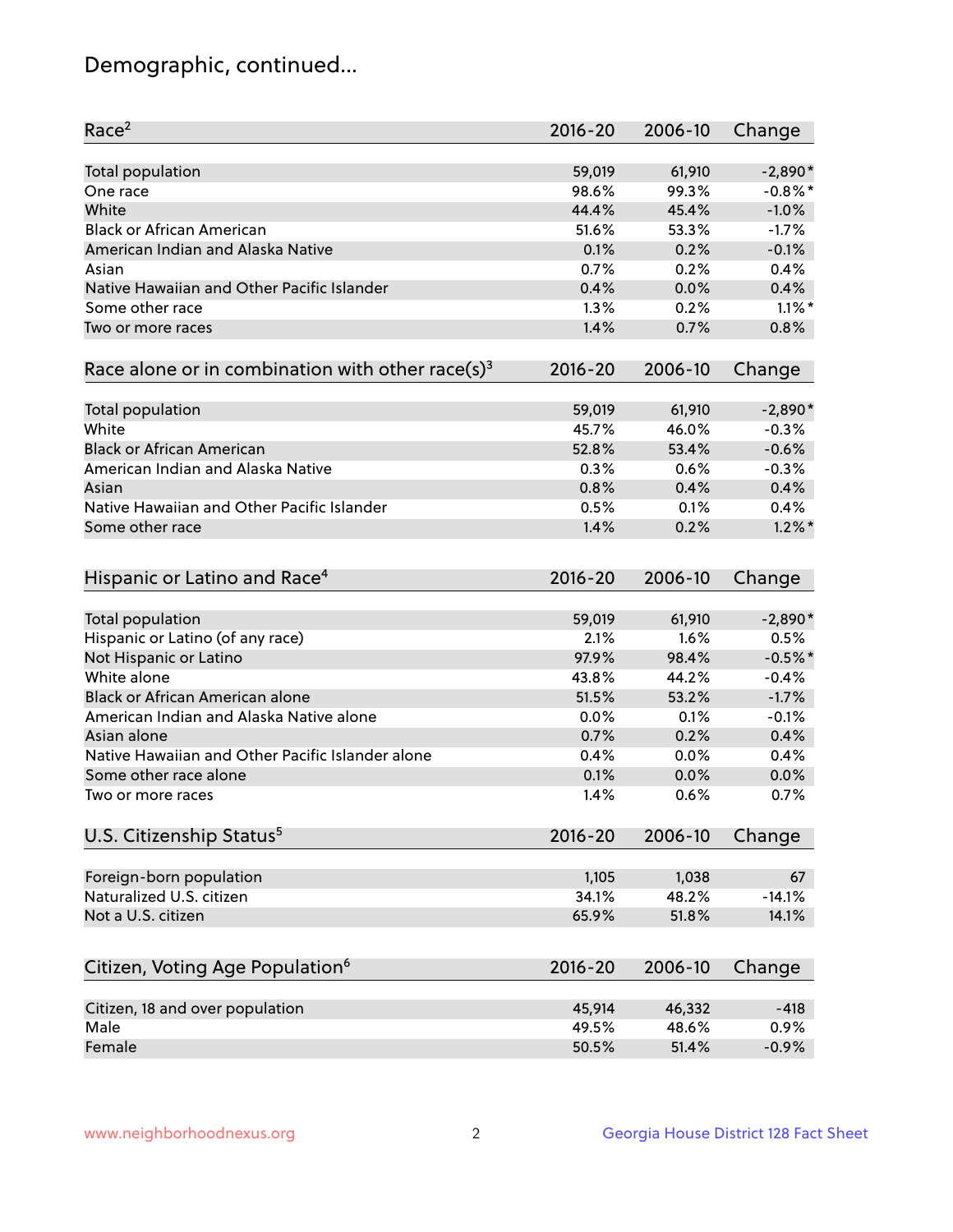#### Economic

| Income <sup>7</sup>                                 | $2016 - 20$ | 2006-10 | Change     |
|-----------------------------------------------------|-------------|---------|------------|
|                                                     |             |         |            |
| All households                                      | 22,854      | 22,016  | 838        |
| Less than \$10,000                                  | 10.6%       | 14.4%   | $-3.8\%$ * |
| \$10,000 to \$14,999                                | 6.0%        | 9.9%    | $-3.8\%$ * |
| \$15,000 to \$24,999                                | 13.8%       | 16.3%   | $-2.5%$ *  |
| \$25,000 to \$34,999                                | 13.0%       | 13.2%   | $-0.2%$    |
| \$35,000 to \$49,999                                | 15.3%       | 15.4%   | $-0.2%$    |
| \$50,000 to \$74,999                                | 15.7%       | 16.4%   | $-0.7%$    |
| \$75,000 to \$99,999                                | 10.6%       | 7.9%    | $2.7\%$ *  |
| \$100,000 to \$149,999                              | 10.2%       | 5.2%    | $5.0\%$ *  |
| \$150,000 to \$199,999                              | 3.0%        | 0.7%    | $2.3\%$ *  |
| \$200,000 or more                                   | 1.7%        | 0.7%    | 1.1%       |
| Median household income (dollars)                   | 41,100      | 32,141  | 8,959*     |
| Mean household income (dollars)                     | 56,905      | 41,648  | 15,257*    |
| With earnings                                       | 70.7%       | 69.5%   | 1.2%       |
| Mean earnings (dollars)                             | 57,098      | 44,135  | 12,963*    |
| <b>With Social Security</b>                         | 39.0%       | 35.7%   | $3.4\%$ *  |
| Mean Social Security income (dollars)               | 18,430      | 13,412  | 5,019*     |
| With retirement income                              | 21.2%       | 17.6%   | $3.6\%$ *  |
| Mean retirement income (dollars)                    | 26,400      | 18,507  | 7,893*     |
| With Supplemental Security Income                   | 10.0%       | 6.8%    | $3.1\%$ *  |
| Mean Supplemental Security Income (dollars)         | 9,346       | 7,645   | $1,701*$   |
| With cash public assistance income                  | 1.3%        | 1.2%    | 0.1%       |
| Mean cash public assistance income (dollars)        | 2,757       | 2,163   | 595        |
| With Food Stamp/SNAP benefits in the past 12 months | 22.8%       | 16.8%   | 5.9%*      |
|                                                     |             |         |            |
| Families                                            | 15,394      | 15,258  | 135        |
| Less than \$10,000                                  | 7.3%        | 8.2%    | $-1.0%$    |
| \$10,000 to \$14,999                                | 2.9%        | 7.0%    | $-4.1\%$ * |
| \$15,000 to \$24,999                                | 10.7%       | 14.9%   | $-4.2%$ *  |
| \$25,000 to \$34,999                                | 12.8%       | 13.9%   | $-1.0%$    |
| \$35,000 to \$49,999                                | 16.2%       | 17.4%   | $-1.2%$    |
| \$50,000 to \$74,999                                | 16.9%       | 19.8%   | $-2.9%$    |
| \$75,000 to \$99,999                                | 14.0%       | 10.2%   | $3.8\%$ *  |
| \$100,000 to \$149,999                              | 12.6%       | 6.7%    | $5.8\%$ *  |
| \$150,000 to \$199,999                              | 4.2%        | 0.9%    | $3.3\%$ *  |
| \$200,000 or more                                   | 2.3%        | 0.8%    | 1.5%       |
| Median family income (dollars)                      | 50,002      | 39,811  | 10,190*    |
| Mean family income (dollars)                        | 67,094      | 48,791  | 18,303*    |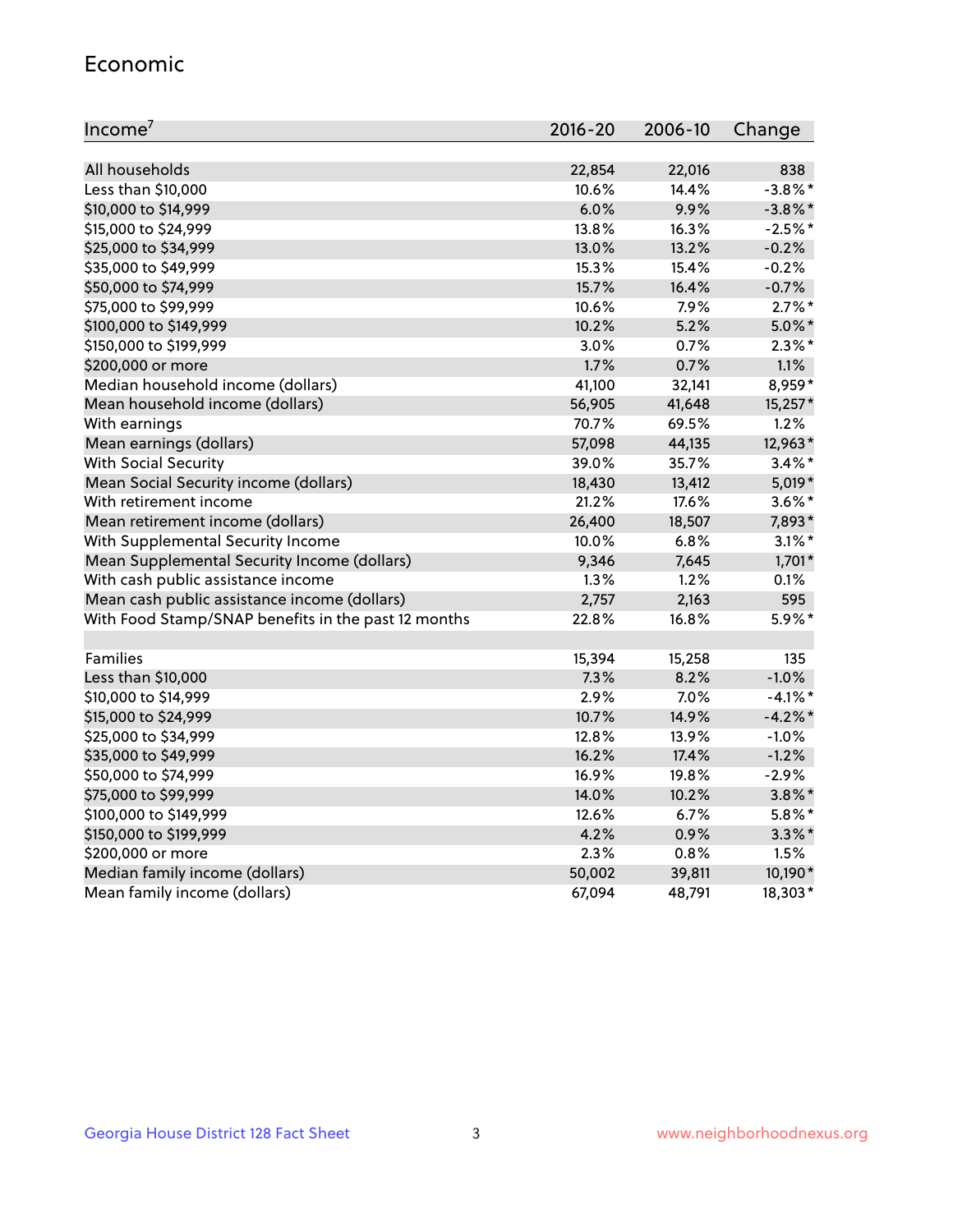## Economic, continued...

| Income, continued <sup>8</sup>                                        | $2016 - 20$ | 2006-10 | Change     |
|-----------------------------------------------------------------------|-------------|---------|------------|
|                                                                       |             |         |            |
| Nonfamily households                                                  | 7,460       | 6,757   | 703*       |
| Median nonfamily income (dollars)                                     | 24,187      | 16,772  | 7,416*     |
| Mean nonfamily income (dollars)                                       | 34,189      | 24,171  | 10,019*    |
| Median earnings for workers (dollars)                                 | 30,476      | 22,164  | 8,312*     |
| Median earnings for male full-time, year-round workers<br>(dollars)   | 44,845      | 33,856  | 10,989*    |
| Median earnings for female full-time, year-round workers<br>(dollars) | 32,939      | 23,998  | 8,942*     |
| Per capita income (dollars)                                           | 22,501      | 15,474  | 7,028*     |
|                                                                       |             |         |            |
| Families and People Below Poverty Level <sup>9</sup>                  | $2016 - 20$ | 2006-10 | Change     |
| <b>All families</b>                                                   | 16.3%       | 18.6%   | $-2.2%$    |
| With related children under 18 years                                  | 27.7%       | 27.4%   | 0.2%       |
| With related children under 5 years only                              | 26.7%       | 28.0%   | $-1.3%$    |
| Married couple families                                               | 4.3%        | 7.8%    | $-3.5%$ *  |
| With related children under 18 years                                  | 5.2%        | 9.2%    | $-4.0%$    |
| With related children under 5 years only                              | 0.5%        | 4.8%    | $-4.3%$    |
| Families with female householder, no husband present                  | 38.1%       | 37.7%   | 0.3%       |
| With related children under 18 years                                  | 46.1%       | 46.8%   | $-0.6%$    |
| With related children under 5 years only                              | 31.5%       | 46.3%   | $-14.9%$   |
| All people                                                            | 20.2%       | 23.6%   | $-3.4\%$ * |
| Under 18 years                                                        | 30.6%       | 31.8%   | $-1.2%$    |
| Related children under 18 years                                       | 30.4%       | 31.8%   | $-1.4%$    |
| Related children under 5 years                                        | 31.4%       | 32.8%   | $-1.4%$    |
| Related children 5 to 17 years                                        | 30.1%       | 31.4%   | $-1.3%$    |
| 18 years and over                                                     | 17.1%       | 20.8%   | $-3.6\%$ * |
| 18 to 64 years                                                        | 18.6%       | 21.0%   | $-2.4%$    |
| 65 years and over                                                     | 12.7%       | 19.6%   | $-7.0%$    |
| People in families                                                    | 17.5%       | 20.7%   | $-3.2%$    |
| Unrelated individuals 15 years and over                               | 33.5%       | 39.5%   | $-6.0%$    |
|                                                                       |             |         |            |
| Non-Hispanic white people                                             | 11.7%       | 12.4%   | $-0.7%$    |
| Black or African-American people                                      | 26.8%       | 33.4%   | $-6.6\%$ * |
| Asian people                                                          | 17.4%       | 0.0%    | 17.4%      |
| Hispanic or Latino people                                             | 29.0%       | 22.3%   | 6.7%       |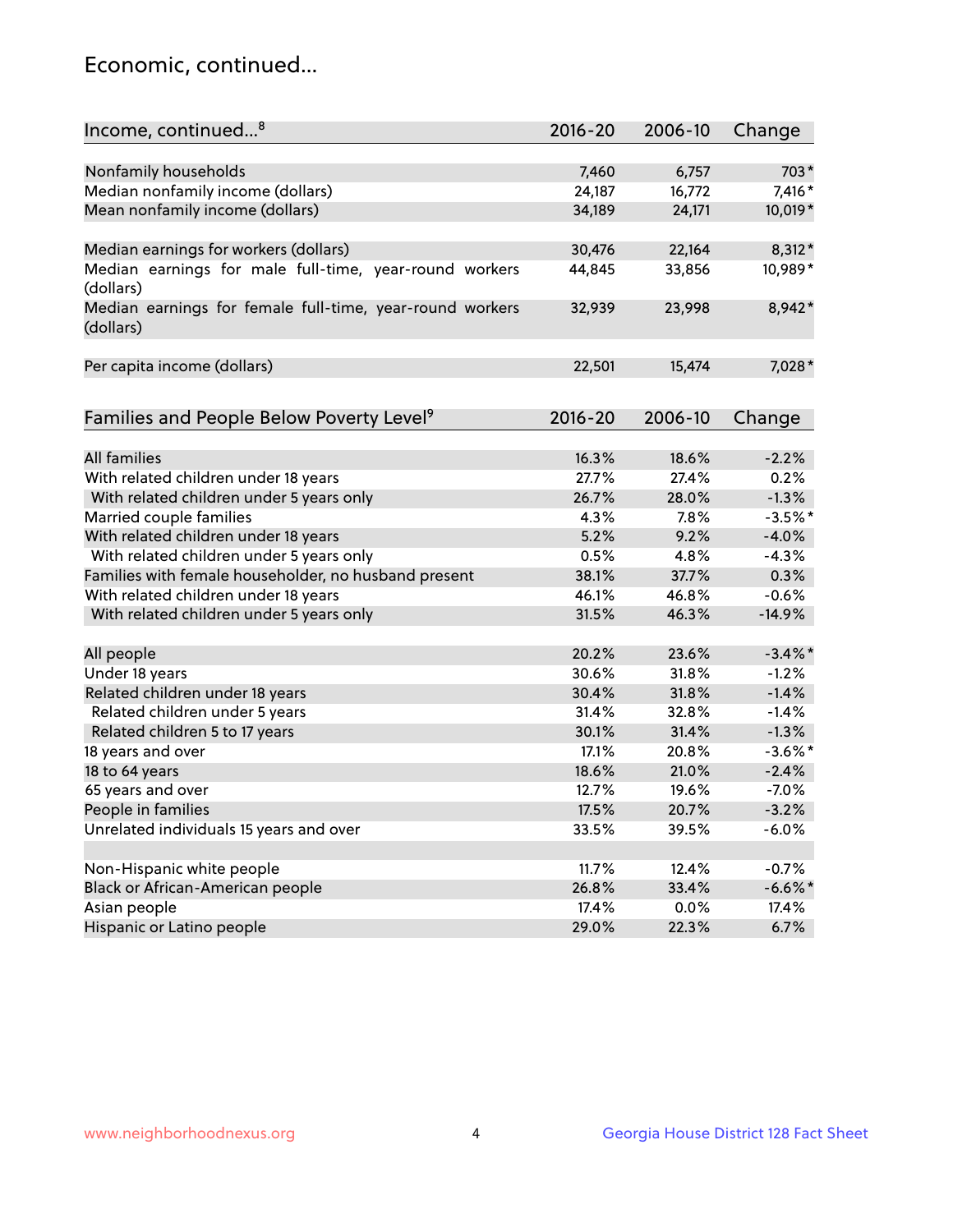## Employment

| Employment Status <sup>10</sup>                               | 2016-20     | 2006-10 | Change    |
|---------------------------------------------------------------|-------------|---------|-----------|
|                                                               |             |         |           |
| Population 16 years and over                                  | 47,900      | 48,787  | $-887$    |
| In labor force                                                | 49.7%       | 51.3%   | $-1.6%$   |
| Civilian labor force                                          | 49.5%       | 51.1%   | $-1.6%$   |
| Employed                                                      | 47.3%       | 46.8%   | 0.5%      |
| Unemployed                                                    | 2.2%        | 4.3%    | $-2.1%$   |
| <b>Armed Forces</b>                                           | 0.2%        | 0.1%    | 0.0%      |
| Not in labor force                                            | 50.3%       | 48.7%   | 1.6%      |
| Civilian labor force                                          |             |         |           |
|                                                               | 23,721      | 24,946  | $-1,225$  |
| <b>Unemployment Rate</b>                                      | 4.5%        | 8.5%    | $-3.9%$   |
| Females 16 years and over                                     | 24,087      | 24,955  | $-868$    |
| In labor force                                                | 50.3%       | 50.5%   | $-0.2%$   |
| Civilian labor force                                          | 50.2%       | 50.5%   | $-0.3%$   |
| Employed                                                      | 47.7%       | 46.8%   | 0.9%      |
|                                                               |             |         |           |
| Own children of the householder under 6 years                 | 3,369       | 4,830   | $-1,460*$ |
| All parents in family in labor force                          | 75.2%       | 67.2%   | 8.1%      |
|                                                               |             |         |           |
| Own children of the householder 6 to 17 years                 | 8,055       | 9,247   | $-1,192*$ |
| All parents in family in labor force                          | 72.0%       | 72.0%   | $-0.1%$   |
|                                                               |             |         |           |
| Industry <sup>11</sup>                                        | $2016 - 20$ | 2006-10 | Change    |
| Civilian employed population 16 years and over                | 22,646      | 22,832  | $-186$    |
| Agriculture, forestry, fishing and hunting, and mining        | 4.7%        | 5.1%    | $-0.4%$   |
| Construction                                                  | 6.5%        | 8.0%    | $-1.5%$   |
| Manufacturing                                                 | 17.3%       | 15.9%   | 1.4%      |
| Wholesale trade                                               | 2.3%        | 2.5%    | $-0.2%$   |
| Retail trade                                                  | 10.8%       | 10.6%   | 0.3%      |
| Transportation and warehousing, and utilities                 | 6.9%        | 6.7%    | 0.2%      |
| Information                                                   | 1.3%        | 1.2%    | 0.1%      |
| Finance and insurance, and real estate and rental and leasing | 3.9%        | 3.7%    | 0.1%      |
| Professional, scientific, and management, and administrative  | 4.8%        | 4.5%    | 0.3%      |
| and waste management services                                 |             |         |           |
| Educational services, and health care and social assistance   | 23.3%       | 22.3%   | 1.0%      |
| Arts, entertainment, and recreation, and accommodation and    | 6.7%        | 8.1%    | $-1.4%$   |
| food services                                                 |             |         |           |
| Other services, except public administration                  | 3.5%        | 4.7%    | $-1.2%$   |
| Public administration                                         | 8.2%        | 6.8%    | 1.4%      |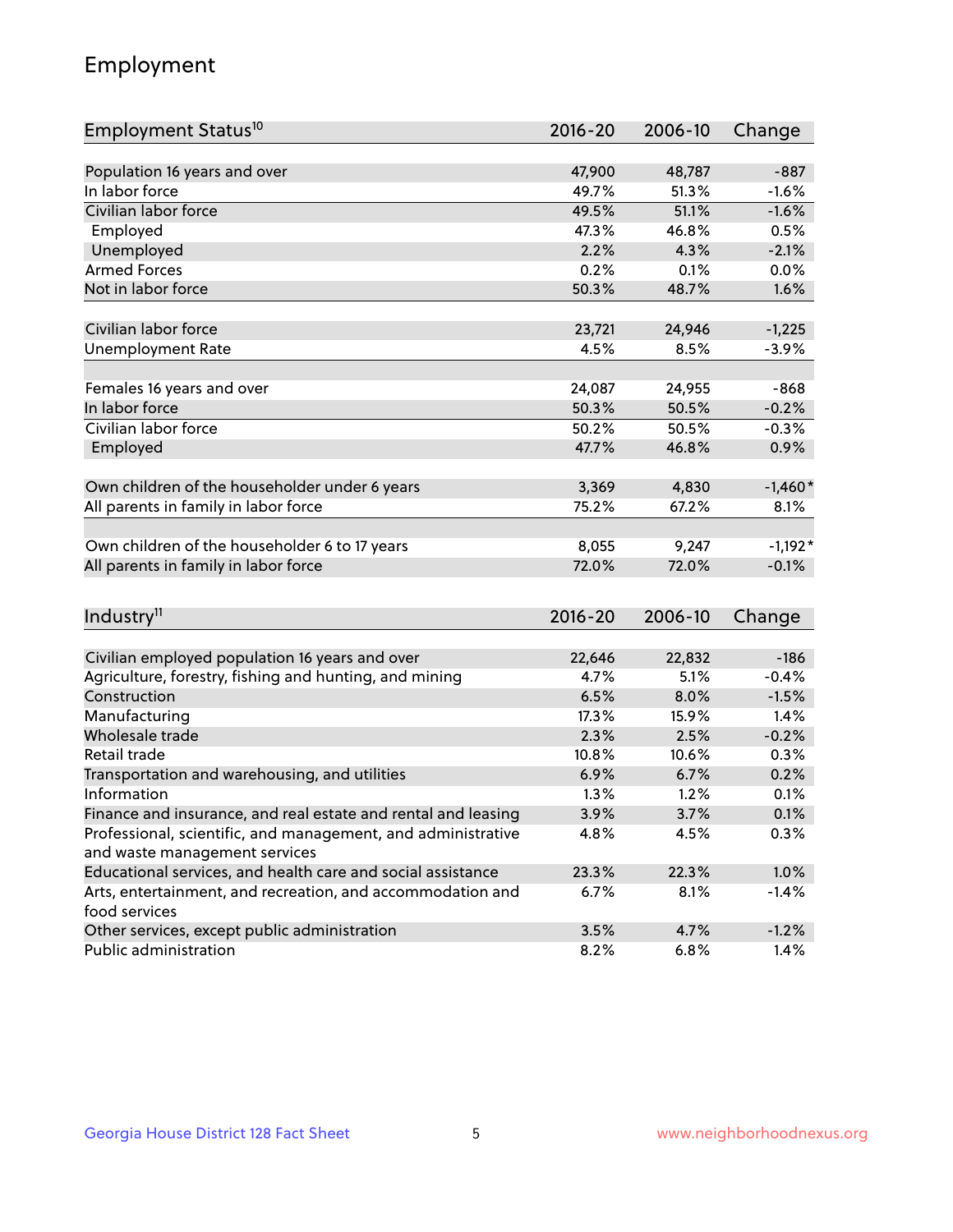## Employment, continued...

| Occupation <sup>12</sup>                                                    | $2016 - 20$ | 2006-10 | Change     |
|-----------------------------------------------------------------------------|-------------|---------|------------|
| Civilian employed population 16 years and over                              | 22,646      | 22,832  | $-186$     |
| Management, business, science, and arts occupations                         | 27.6%       | 21.9%   | $5.7\%$ *  |
| Service occupations                                                         | 18.4%       | 22.8%   | $-4.3\%$ * |
| Sales and office occupations                                                | 19.6%       | 21.3%   | $-1.7%$    |
|                                                                             |             |         | $-0.5%$    |
| Natural<br>and<br>resources,<br>construction,<br>maintenance<br>occupations | 11.9%       | 12.3%   |            |
| Production, transportation, and material moving occupations                 | 22.5%       | 21.7%   | 0.9%       |
| Class of Worker <sup>13</sup>                                               | $2016 - 20$ | 2006-10 | Change     |
|                                                                             |             |         |            |
| Civilian employed population 16 years and over                              | 22,646      | 22,832  | $-186$     |
| Private wage and salary workers                                             | 75.4%       | 74.2%   | 1.2%       |
| Government workers                                                          | 20.8%       | 21.1%   | $-0.3%$    |
| Self-employed in own not incorporated business workers                      | 3.7%        | 4.4%    | $-0.7%$    |
| Unpaid family workers                                                       | 0.1%        | 0.2%    | $-0.2%$    |
| Job Flows <sup>14</sup>                                                     | 2019        | 2010    | Change     |
|                                                                             |             |         |            |
| Total Jobs in district                                                      | 15,662      | 16,519  | $-857$     |
| Held by residents of district                                               | 49.5%       | 52.3%   | $-2.8%$    |
| Held by non-residents of district                                           | 50.5%       | 47.7%   | 2.8%       |
| Jobs by Industry Sector <sup>15</sup>                                       | 2019        | 2010    | Change     |
|                                                                             |             |         |            |
| Total Jobs in district                                                      | 15,662      | 16,519  | $-857$     |
| Goods Producing sectors                                                     | 26.8%       | 22.8%   | 4.1%       |
| Trade, Transportation, and Utilities sectors                                | 21.1%       | 21.8%   | $-0.8%$    |
| All Other Services sectors                                                  | 52.1%       | 55.4%   | $-3.3%$    |
|                                                                             |             |         |            |
| Total Jobs in district held by district residents                           | 7,751       | 8,639   | $-888$     |
| <b>Goods Producing sectors</b>                                              | 28.0%       | 24.7%   | 3.3%       |
| Trade, Transportation, and Utilities sectors                                | 15.5%       | 14.3%   | 1.3%       |
| All Other Services sectors                                                  | 56.5%       | 61.0%   | $-4.6%$    |
|                                                                             |             |         |            |
| Jobs by Earnings <sup>16</sup>                                              | 2019        | 2010    | Change     |
| Total Jobs in district                                                      | 15,662      | 16,519  | $-857$     |
| Jobs with earnings \$1250/month or less                                     | 26.1%       | 27.0%   | $-0.9%$    |
| Jobs with earnings \$1251/month to \$3333/month                             | 39.9%       | 48.0%   | $-8.1%$    |
| Jobs with earnings greater than \$3333/month                                | 34.1%       | 25.0%   | 9.1%       |
|                                                                             |             |         |            |
| Total Jobs in district held by district residents                           | 7,751       | 8,639   | $-888$     |
| Jobs with earnings \$1250/month or less                                     | 26.7%       | 29.6%   | $-2.9%$    |
| Jobs with earnings \$1251/month to \$3333/month                             | 42.5%       | 47.5%   | $-5.0%$    |
| Jobs with earnings greater than \$3333/month                                | 30.7%       | 22.9%   | 7.9%       |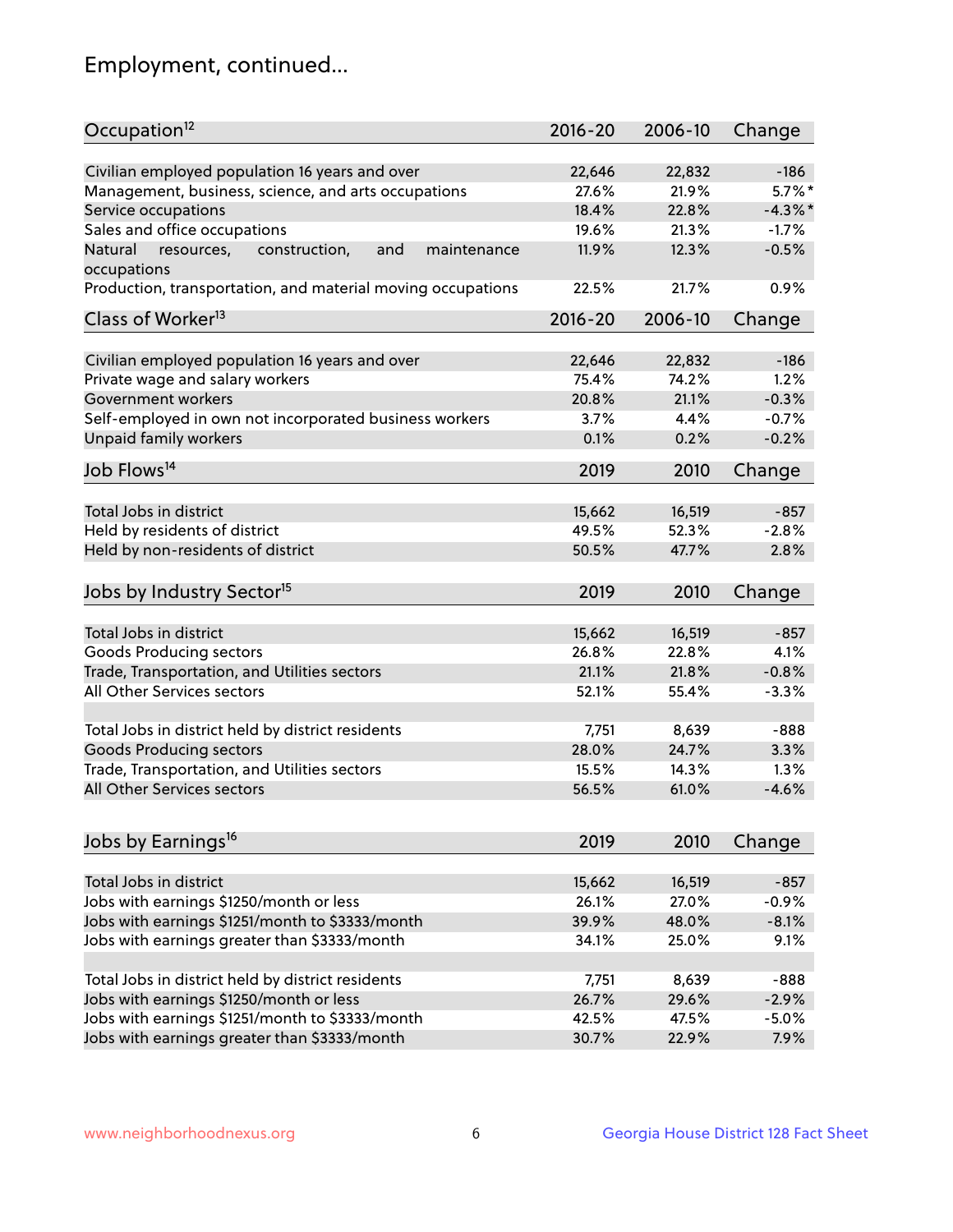## Employment, continued...

| Change  |
|---------|
|         |
| $-857$  |
| 0.8%    |
| $-8.4%$ |
| 7.5%    |
|         |
| -888    |
| $-0.0%$ |
| $-7.9%$ |
| 7.9%    |
|         |

#### Education

| School Enrollment <sup>18</sup>                | $2016 - 20$ | 2006-10 | Change     |
|------------------------------------------------|-------------|---------|------------|
|                                                |             |         |            |
| Population 3 years and over enrolled in school | 12,403      | 14,229  | $-1,827*$  |
| Nursery school, preschool                      | 7.0%        | 6.2%    | $0.8\%$    |
| Kindergarten                                   | 6.1%        | 6.3%    | $-0.2%$    |
| Elementary school (grades 1-8)                 | 45.0%       | 44.8%   | 0.3%       |
| High school (grades 9-12)                      | 24.2%       | 27.1%   | $-2.9%$    |
| College or graduate school                     | 17.7%       | 15.6%   | 2.1%       |
| Educational Attainment <sup>19</sup>           | $2016 - 20$ | 2006-10 | Change     |
|                                                |             |         |            |
| Population 25 years and over                   | 42,041      | 41,259  | 782        |
| Less than 9th grade                            | 6.4%        | 11.3%   | $-4.9%$ *  |
| 9th to 12th grade, no diploma                  | 12.4%       | 16.9%   | $-4.4\%$ * |
| High school graduate (includes equivalency)    | 41.3%       | 40.4%   | $0.9\%$    |
| Some college, no degree                        | 19.0%       | 16.5%   | $2.5\%$ *  |
| Associate's degree                             | 6.9%        | 4.5%    | $2.4\%$ *  |
| Bachelor's degree                              | 9.0%        | 6.8%    | $2.2\%$ *  |
| Graduate or professional degree                | 5.1%        | 3.7%    | $1.4\%$    |
|                                                |             |         |            |
| Percent high school graduate or higher         | 81.2%       | 71.8%   | $9.4\%$ *  |
| Percent bachelor's degree or higher            | 14.0%       | 10.5%   | $3.6\%$ *  |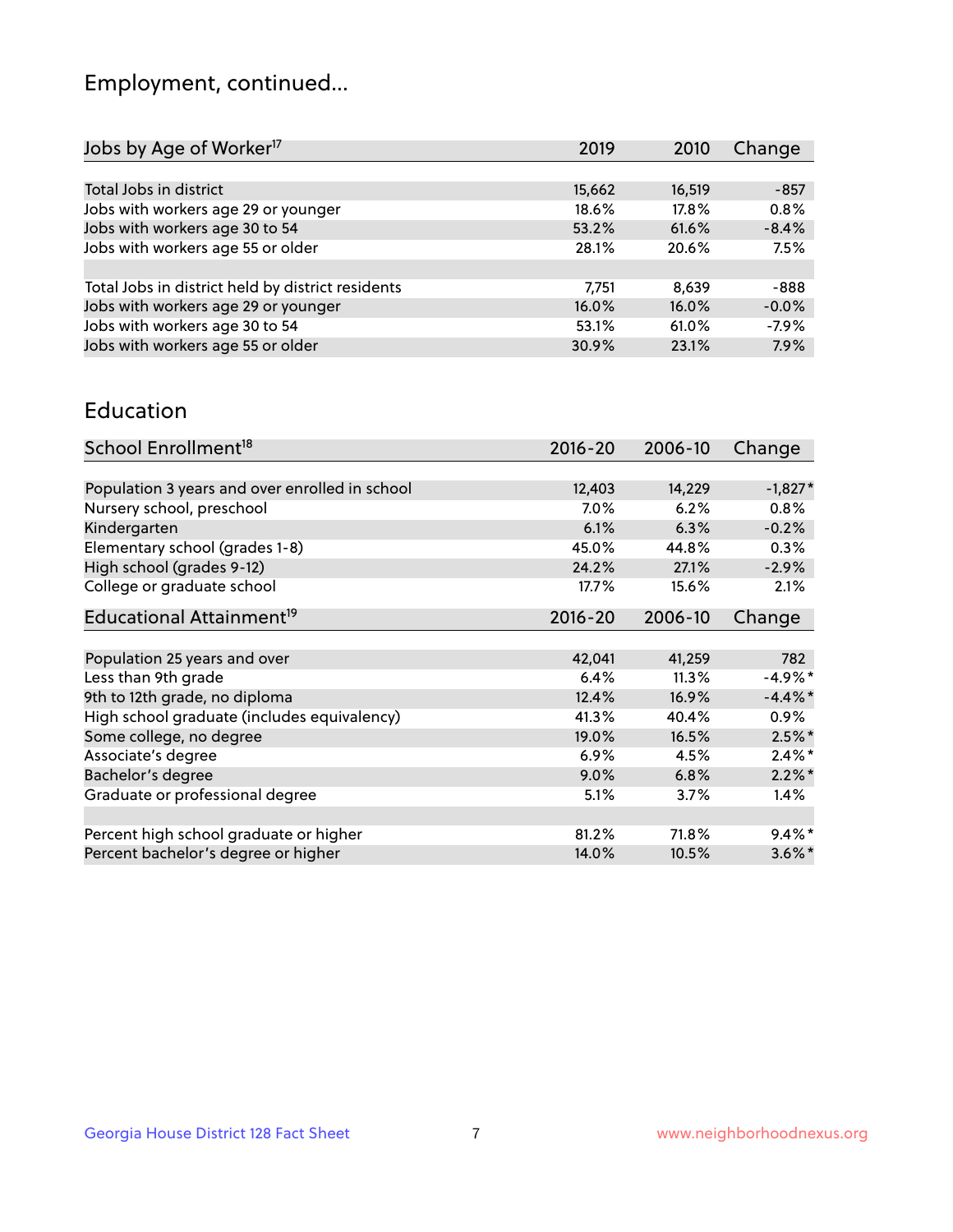## Housing

| Households by Type <sup>20</sup><br>2016-20<br>2006-10<br>Change<br>Total households<br>22,854<br>22,016<br>838<br>Family households (families)<br>67.4%<br>$-1.9%$<br>69.3%<br>With own children under 18 years<br>22.3%<br>28.1%<br>$-5.8\%$ *<br>Married-couple family<br>40.8%<br>42.2%<br>$-1.4%$<br>With own children of the householder under 18 years<br>14.3%<br>$-3.6\%$ *<br>10.8%<br>Male householder, no wife present, family<br>5.7%<br>3.9%<br>$1.8\%$ *<br>With own children of the householder under 18 years<br>1.5%<br>1.5%<br>$-0.0%$<br>Female householder, no husband present, family<br>20.8%<br>23.2%<br>$-2.4%$<br>With own children of the householder under 18 years<br>$-2.2%$<br>10.1%<br>12.3%<br>Nonfamily households<br>32.6%<br>1.9%<br>30.7%<br>Householder living alone<br>29.2%<br>28.0%<br>1.1%<br>11.7%<br>65 years and over<br>12.1%<br>0.4%<br>Households with one or more people under 18 years<br>27.7%<br>34.2%<br>$-6.5%$<br>Households with one or more people 65 years and over<br>$5.6\%$ *<br>34.2%<br>28.7%<br>2.37<br>2.63<br>$-0.25*$ |
|------------------------------------------------------------------------------------------------------------------------------------------------------------------------------------------------------------------------------------------------------------------------------------------------------------------------------------------------------------------------------------------------------------------------------------------------------------------------------------------------------------------------------------------------------------------------------------------------------------------------------------------------------------------------------------------------------------------------------------------------------------------------------------------------------------------------------------------------------------------------------------------------------------------------------------------------------------------------------------------------------------------------------------------------------------------------------------------|
|                                                                                                                                                                                                                                                                                                                                                                                                                                                                                                                                                                                                                                                                                                                                                                                                                                                                                                                                                                                                                                                                                          |
|                                                                                                                                                                                                                                                                                                                                                                                                                                                                                                                                                                                                                                                                                                                                                                                                                                                                                                                                                                                                                                                                                          |
|                                                                                                                                                                                                                                                                                                                                                                                                                                                                                                                                                                                                                                                                                                                                                                                                                                                                                                                                                                                                                                                                                          |
|                                                                                                                                                                                                                                                                                                                                                                                                                                                                                                                                                                                                                                                                                                                                                                                                                                                                                                                                                                                                                                                                                          |
|                                                                                                                                                                                                                                                                                                                                                                                                                                                                                                                                                                                                                                                                                                                                                                                                                                                                                                                                                                                                                                                                                          |
|                                                                                                                                                                                                                                                                                                                                                                                                                                                                                                                                                                                                                                                                                                                                                                                                                                                                                                                                                                                                                                                                                          |
|                                                                                                                                                                                                                                                                                                                                                                                                                                                                                                                                                                                                                                                                                                                                                                                                                                                                                                                                                                                                                                                                                          |
|                                                                                                                                                                                                                                                                                                                                                                                                                                                                                                                                                                                                                                                                                                                                                                                                                                                                                                                                                                                                                                                                                          |
|                                                                                                                                                                                                                                                                                                                                                                                                                                                                                                                                                                                                                                                                                                                                                                                                                                                                                                                                                                                                                                                                                          |
|                                                                                                                                                                                                                                                                                                                                                                                                                                                                                                                                                                                                                                                                                                                                                                                                                                                                                                                                                                                                                                                                                          |
|                                                                                                                                                                                                                                                                                                                                                                                                                                                                                                                                                                                                                                                                                                                                                                                                                                                                                                                                                                                                                                                                                          |
|                                                                                                                                                                                                                                                                                                                                                                                                                                                                                                                                                                                                                                                                                                                                                                                                                                                                                                                                                                                                                                                                                          |
|                                                                                                                                                                                                                                                                                                                                                                                                                                                                                                                                                                                                                                                                                                                                                                                                                                                                                                                                                                                                                                                                                          |
|                                                                                                                                                                                                                                                                                                                                                                                                                                                                                                                                                                                                                                                                                                                                                                                                                                                                                                                                                                                                                                                                                          |
|                                                                                                                                                                                                                                                                                                                                                                                                                                                                                                                                                                                                                                                                                                                                                                                                                                                                                                                                                                                                                                                                                          |
|                                                                                                                                                                                                                                                                                                                                                                                                                                                                                                                                                                                                                                                                                                                                                                                                                                                                                                                                                                                                                                                                                          |
|                                                                                                                                                                                                                                                                                                                                                                                                                                                                                                                                                                                                                                                                                                                                                                                                                                                                                                                                                                                                                                                                                          |
| Average household size                                                                                                                                                                                                                                                                                                                                                                                                                                                                                                                                                                                                                                                                                                                                                                                                                                                                                                                                                                                                                                                                   |
| Average family size<br>2.92<br>3.25<br>$-0.32*$                                                                                                                                                                                                                                                                                                                                                                                                                                                                                                                                                                                                                                                                                                                                                                                                                                                                                                                                                                                                                                          |
|                                                                                                                                                                                                                                                                                                                                                                                                                                                                                                                                                                                                                                                                                                                                                                                                                                                                                                                                                                                                                                                                                          |
| Housing Occupancy <sup>21</sup><br>2016-20<br>2006-10<br>Change                                                                                                                                                                                                                                                                                                                                                                                                                                                                                                                                                                                                                                                                                                                                                                                                                                                                                                                                                                                                                          |
|                                                                                                                                                                                                                                                                                                                                                                                                                                                                                                                                                                                                                                                                                                                                                                                                                                                                                                                                                                                                                                                                                          |
| Total housing units<br>$1,138*$<br>29,266<br>28,128                                                                                                                                                                                                                                                                                                                                                                                                                                                                                                                                                                                                                                                                                                                                                                                                                                                                                                                                                                                                                                      |
| Occupied housing units<br>$-0.2%$<br>78.1%<br>78.3%                                                                                                                                                                                                                                                                                                                                                                                                                                                                                                                                                                                                                                                                                                                                                                                                                                                                                                                                                                                                                                      |
| Vacant housing units<br>0.2%<br>21.9%<br>21.7%                                                                                                                                                                                                                                                                                                                                                                                                                                                                                                                                                                                                                                                                                                                                                                                                                                                                                                                                                                                                                                           |
|                                                                                                                                                                                                                                                                                                                                                                                                                                                                                                                                                                                                                                                                                                                                                                                                                                                                                                                                                                                                                                                                                          |
| 2.5<br>1.3<br>1.2<br>Homeowner vacancy rate                                                                                                                                                                                                                                                                                                                                                                                                                                                                                                                                                                                                                                                                                                                                                                                                                                                                                                                                                                                                                                              |
| Rental vacancy rate<br>3.2<br>6.4<br>$-3.2$                                                                                                                                                                                                                                                                                                                                                                                                                                                                                                                                                                                                                                                                                                                                                                                                                                                                                                                                                                                                                                              |
|                                                                                                                                                                                                                                                                                                                                                                                                                                                                                                                                                                                                                                                                                                                                                                                                                                                                                                                                                                                                                                                                                          |
| Units in Structure <sup>22</sup><br>2016-20<br>2006-10<br>Change                                                                                                                                                                                                                                                                                                                                                                                                                                                                                                                                                                                                                                                                                                                                                                                                                                                                                                                                                                                                                         |
|                                                                                                                                                                                                                                                                                                                                                                                                                                                                                                                                                                                                                                                                                                                                                                                                                                                                                                                                                                                                                                                                                          |
| Total housing units<br>29,266<br>28,128<br>$1,138*$                                                                                                                                                                                                                                                                                                                                                                                                                                                                                                                                                                                                                                                                                                                                                                                                                                                                                                                                                                                                                                      |
| 1-unit, detached<br>60.8%<br>60.4%<br>0.4%                                                                                                                                                                                                                                                                                                                                                                                                                                                                                                                                                                                                                                                                                                                                                                                                                                                                                                                                                                                                                                               |
| 0.5%<br>0.8%<br>$-0.2%$<br>1-unit, attached                                                                                                                                                                                                                                                                                                                                                                                                                                                                                                                                                                                                                                                                                                                                                                                                                                                                                                                                                                                                                                              |
| 2.3%<br>1.3%<br>1.0%<br>2 units                                                                                                                                                                                                                                                                                                                                                                                                                                                                                                                                                                                                                                                                                                                                                                                                                                                                                                                                                                                                                                                          |
| 1.6%<br>2.2%<br>$-0.5%$<br>3 or 4 units                                                                                                                                                                                                                                                                                                                                                                                                                                                                                                                                                                                                                                                                                                                                                                                                                                                                                                                                                                                                                                                  |
| 1.7%<br>5 to 9 units<br>1.9%<br>$-0.2%$                                                                                                                                                                                                                                                                                                                                                                                                                                                                                                                                                                                                                                                                                                                                                                                                                                                                                                                                                                                                                                                  |
| 10 to 19 units<br>0.7%<br>0.6%<br>0.1%                                                                                                                                                                                                                                                                                                                                                                                                                                                                                                                                                                                                                                                                                                                                                                                                                                                                                                                                                                                                                                                   |
| 20 or more units<br>1.5%<br>1.0%<br>0.5%                                                                                                                                                                                                                                                                                                                                                                                                                                                                                                                                                                                                                                                                                                                                                                                                                                                                                                                                                                                                                                                 |
| Mobile home<br>30.8%<br>31.8%<br>$-1.0%$                                                                                                                                                                                                                                                                                                                                                                                                                                                                                                                                                                                                                                                                                                                                                                                                                                                                                                                                                                                                                                                 |
| Boat, RV, van, etc.<br>0.0%<br>0.0%<br>$-0.0%$                                                                                                                                                                                                                                                                                                                                                                                                                                                                                                                                                                                                                                                                                                                                                                                                                                                                                                                                                                                                                                           |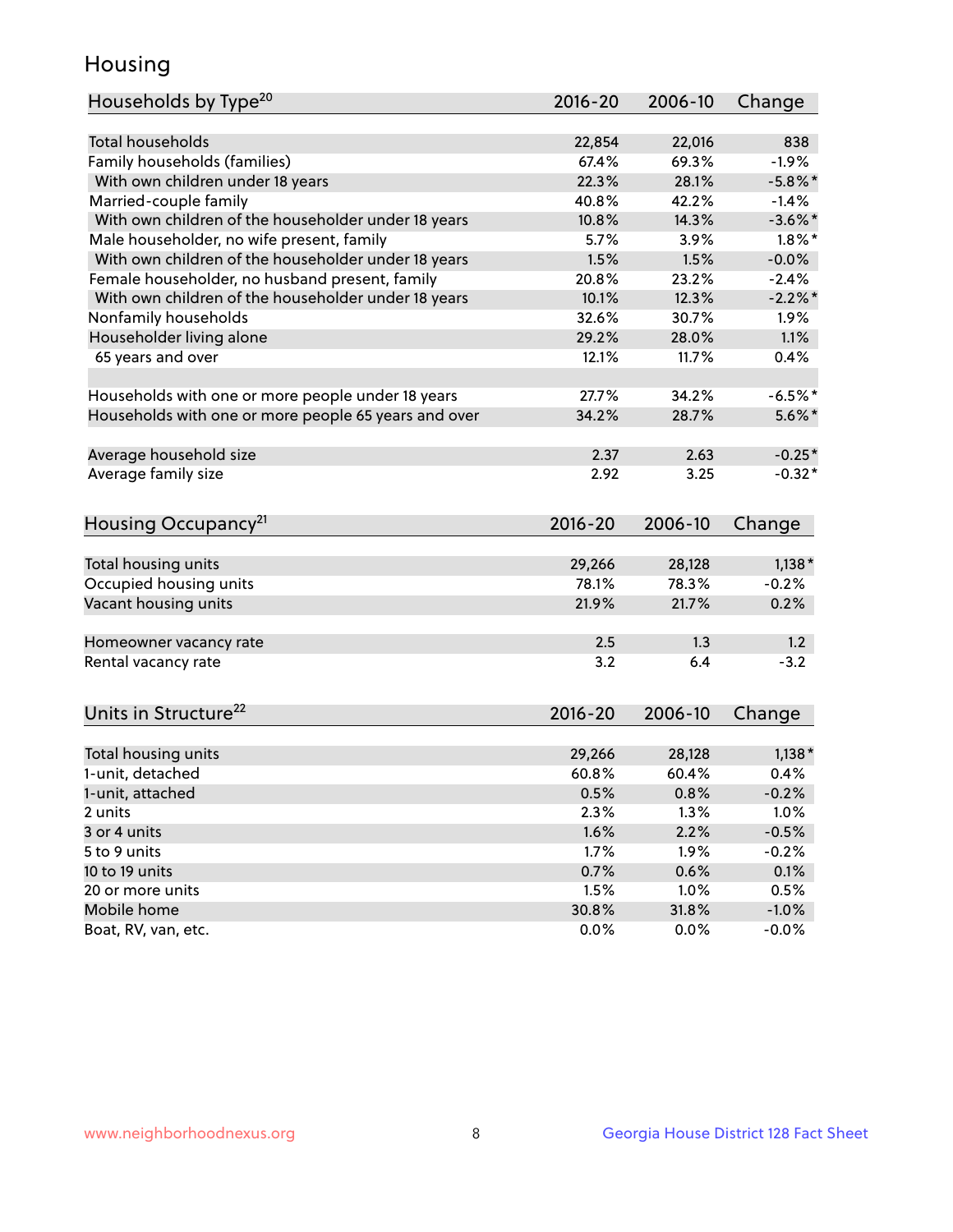## Housing, Continued...

| Year Structure Built <sup>23</sup>             | 2016-20     | 2006-10 | Change     |
|------------------------------------------------|-------------|---------|------------|
| Total housing units                            | 29,266      | 28,128  | $1,138*$   |
| Built 2014 or later                            | 2.3%        | (X)     | (X)        |
| Built 2010 to 2013                             | 0.9%        | (X)     | (X)        |
| Built 2000 to 2009                             | 15.5%       | 7.9%    | $7.6\%$ *  |
| Built 1990 to 1999                             | 21.8%       | 21.6%   | 0.3%       |
| Built 1980 to 1989                             | 16.2%       | 16.7%   | $-0.5%$    |
| Built 1970 to 1979                             | 15.7%       | 19.6%   | $-3.9\%$ * |
| Built 1960 to 1969                             | 9.9%        | 10.2%   | $-0.3%$    |
| Built 1950 to 1959                             | 8.4%        | 8.6%    | $-0.2%$    |
| Built 1940 to 1949                             | 2.6%        | 4.0%    | $-1.4\%$ * |
| Built 1939 or earlier                          | 6.5%        | 11.4%   | $-4.8\%$ * |
|                                                |             |         |            |
| Housing Tenure <sup>24</sup>                   | $2016 - 20$ | 2006-10 | Change     |
| Occupied housing units                         | 22,854      | 22,016  | 838        |
| Owner-occupied                                 | 69.1%       | 69.8%   | $-0.7%$    |
| Renter-occupied                                | 30.9%       | 30.2%   | 0.7%       |
| Average household size of owner-occupied unit  | 2.35        | 2.63    | $-0.28*$   |
| Average household size of renter-occupied unit | 2.41        | 2.61    | $-0.20*$   |
| Residence 1 Year Ago <sup>25</sup>             | $2016 - 20$ | 2006-10 | Change     |
| Population 1 year and over                     | 58,444      | 61,036  | $-2,591*$  |
| Same house                                     | 88.2%       | 88.7%   | $-0.5%$    |
| Different house in the U.S.                    | 11.6%       | 11.1%   | 0.5%       |
| Same county                                    | 4.4%        | 5.9%    | $-1.5%$    |
| Different county                               | 7.2%        | 5.2%    | $2.0\%$ *  |
| Same state                                     | 5.6%        | 4.2%    | $1.4\%$ *  |
| Different state                                | 1.7%        | 1.0%    | 0.6%       |
| Abroad                                         | 0.2%        | 0.2%    | $-0.0%$    |
| Value of Housing Unit <sup>26</sup>            | $2016 - 20$ | 2006-10 | Change     |
| Owner-occupied units                           | 15,803      | 15,376  | 426        |
| Less than \$50,000                             | 23.9%       | 28.1%   | $-4.2%$    |
| \$50,000 to \$99,999                           | 30.0%       | 34.1%   | $-4.1%$    |
| \$100,000 to \$149,999                         | 18.3%       | 14.7%   | $3.6\%$ *  |
| \$150,000 to \$199,999                         | 9.5%        | 9.7%    | $-0.2%$    |
| \$200,000 to \$299,999                         | 10.1%       | 7.9%    | 2.2%       |
| \$300,000 to \$499,999                         | 5.9%        | 3.5%    | 2.5%       |
| \$500,000 to \$999,999                         | 1.9%        | 2.0%    | $-0.1%$    |
| \$1,000,000 or more                            | 0.4%        | 0.1%    | 0.3%       |
| Median (dollars)                               | 89,902      | 80,866  | 9,036*     |
| Mortgage Status <sup>27</sup>                  | $2016 - 20$ | 2006-10 | Change     |
|                                                |             |         |            |
| Owner-occupied units                           | 15,803      | 15,376  | 426        |
| Housing units with a mortgage                  | 48.0%       | 49.5%   | $-1.5%$    |
| Housing units without a mortgage               | 52.0%       | 50.5%   | 1.5%       |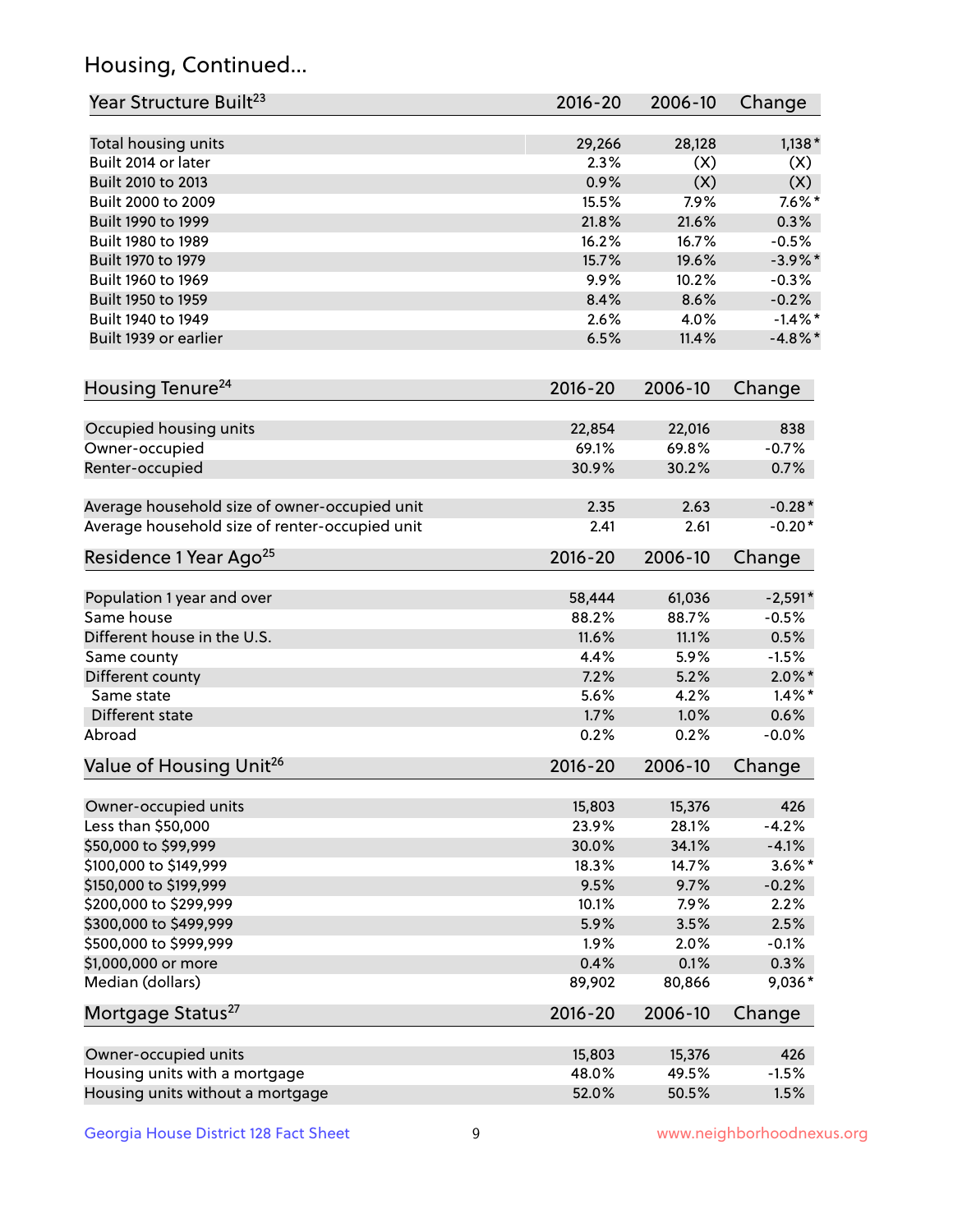## Housing, Continued...

| Selected Monthly Owner Costs <sup>28</sup>                                            | $2016 - 20$ | 2006-10 | Change     |
|---------------------------------------------------------------------------------------|-------------|---------|------------|
| Housing units with a mortgage                                                         | 7,588       | 7,613   | $-25$      |
| Less than \$300                                                                       | 0.0%        | 0.1%    | $-0.1%$    |
| \$300 to \$499                                                                        | 2.3%        | 3.8%    | $-1.5%$    |
| \$500 to \$999                                                                        | 41.3%       | 52.8%   | $-11.5%$ * |
| \$1,000 to \$1,499                                                                    | 34.9%       | 27.0%   | $7.9\%$ *  |
| \$1,500 to \$1,999                                                                    | 11.7%       | 10.3%   | 1.4%       |
| \$2,000 to \$2,999                                                                    | 8.2%        | 5.4%    | 2.8%       |
| \$3,000 or more                                                                       | 1.6%        | 0.6%    | $1.0\%$    |
| Median (dollars)                                                                      | 1,086       | 937     | 150*       |
|                                                                                       |             |         |            |
| Housing units without a mortgage                                                      | 8,215       | 7,763   | 452        |
| Less than \$150                                                                       | 1.5%        | 6.8%    | $-5.2%$    |
| \$150 to \$249                                                                        | 13.1%       | 20.5%   | $-7.4\%$ * |
| \$250 to \$349                                                                        | 21.9%       | 25.4%   | $-3.5%$    |
| \$350 to \$499                                                                        | 33.7%       | 24.3%   | $9.4\%$ *  |
| \$500 to \$699                                                                        | 21.2%       | 18.6%   | 2.7%       |
| \$700 or more                                                                         | 8.5%        | 4.4%    | $4.2\%$ *  |
| Median (dollars)                                                                      | 410         | 341     | $69*$      |
| Selected Monthly Owner Costs as a Percentage of<br>Household Income <sup>29</sup>     | $2016 - 20$ | 2006-10 | Change     |
| Housing units with a mortgage (excluding units where<br>SMOCAPI cannot be computed)   | 7,510       | 7,593   | $-83$      |
| Less than 20.0 percent                                                                | 47.7%       | 34.9%   | 12.8%*     |
| 20.0 to 24.9 percent                                                                  | 12.7%       | 12.0%   | 0.8%       |
| 25.0 to 29.9 percent                                                                  | 10.0%       | 11.7%   | $-1.7%$    |
| 30.0 to 34.9 percent                                                                  | 5.5%        | 11.9%   | $-6.4\%$ * |
| 35.0 percent or more                                                                  | 24.1%       | 29.5%   | $-5.4%$    |
| Not computed                                                                          | 78          | 20      | 58         |
| Housing unit without a mortgage (excluding units where<br>SMOCAPI cannot be computed) | 8,174       | 7,595   | 579        |
| Less than 10.0 percent                                                                | 42.0%       | 37.6%   | 4.4%*      |
| 10.0 to 14.9 percent                                                                  | 21.3%       | 15.7%   | $5.6\%$ *  |
| 15.0 to 19.9 percent                                                                  | 11.3%       | 13.2%   | $-1.9%$    |
| 20.0 to 24.9 percent                                                                  | 7.4%        | 8.7%    | $-1.3%$    |
| 25.0 to 29.9 percent                                                                  | 6.7%        | 4.7%    | 2.0%       |
| 30.0 to 34.9 percent                                                                  | 1.8%        | 4.6%    | $-2.8%$    |
| 35.0 percent or more                                                                  | 9.5%        | 15.4%   | $-5.9\%$ * |
| Not computed                                                                          | 41          | 168     | $-127$     |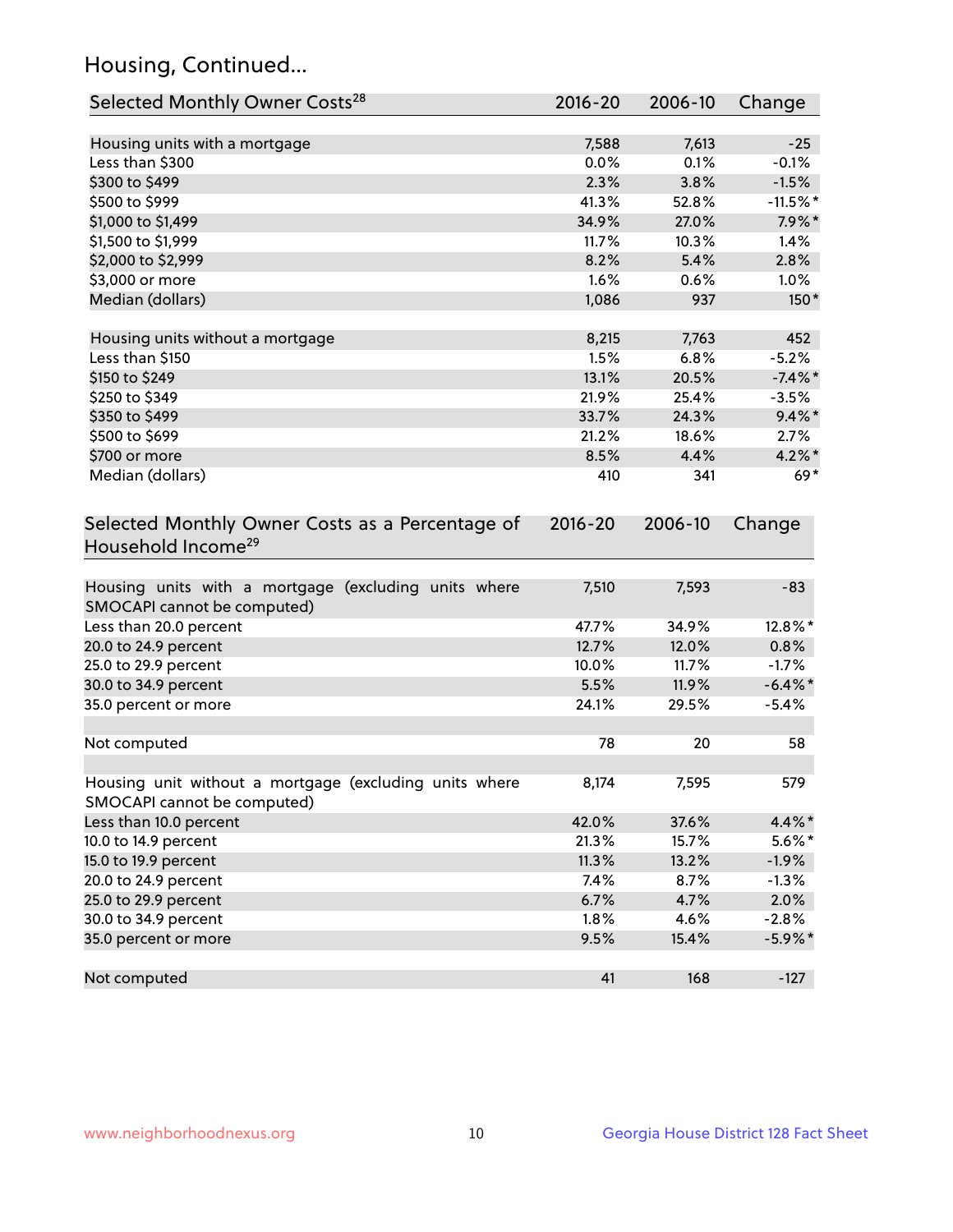## Housing, Continued...

| Gross Rent <sup>30</sup>                                                       | 2016-20     | 2006-10 | Change     |
|--------------------------------------------------------------------------------|-------------|---------|------------|
|                                                                                |             |         |            |
| Occupied units paying rent                                                     | 6,123       | 5,506   | 617        |
| Less than \$200                                                                | 2.8%        | 8.0%    | $-5.1%$    |
| \$200 to \$499                                                                 | 23.2%       | 30.3%   | $-7.2%$    |
| \$500 to \$749                                                                 | 34.4%       | 40.8%   | $-6.4%$    |
| \$750 to \$999                                                                 | 30.1%       | 17.1%   | $13.1\%$ * |
| \$1,000 to \$1,499                                                             | 8.1%        | 3.3%    | 4.8%       |
| \$1,500 to \$1,999                                                             | 0.7%        | 0.5%    | 0.2%       |
| \$2,000 or more                                                                | 0.6%        | $0.0\%$ | 0.6%       |
| Median (dollars)                                                               | 683         | 556     | $128*$     |
| No rent paid                                                                   | 928         | 1,134   | $-205$     |
| Gross Rent as a Percentage of Household Income <sup>31</sup>                   | $2016 - 20$ | 2006-10 | Change     |
| Occupied units paying rent (excluding units where GRAPI<br>cannot be computed) | 5,865       | 5,395   | 470        |
| Less than 15.0 percent                                                         | 15.7%       | 13.4%   | 2.4%       |
| 15.0 to 19.9 percent                                                           | 14.5%       | 12.4%   | 2.1%       |
| 20.0 to 24.9 percent                                                           | 10.7%       | 11.3%   | $-0.6%$    |
| 25.0 to 29.9 percent                                                           | 7.4%        | 9.3%    | $-1.8%$    |
| 30.0 to 34.9 percent                                                           | 8.4%        | 8.7%    | $-0.3%$    |
| 35.0 percent or more                                                           | 43.3%       | 45.0%   | $-1.7%$    |
| Not computed                                                                   | 1,186       | 1,245   | $-58$      |

## Transportation

| Commuting to Work <sup>32</sup>           | 2016-20 | 2006-10 | Change     |
|-------------------------------------------|---------|---------|------------|
|                                           |         |         |            |
| Workers 16 years and over                 | 22,132  | 22,215  | $-83$      |
| Car, truck, or van - drove alone          | 87.1%   | 80.5%   | $6.6\%$ *  |
| Car, truck, or van - carpooled            | 7.8%    | 13.6%   | $-5.8\%$ * |
| Public transportation (excluding taxicab) | 0.2%    | $1.8\%$ | $-1.5%$    |
| Walked                                    | 1.0%    | 1.5%    | $-0.5%$    |
| Other means                               | $1.3\%$ | 0.9%    | 0.4%       |
| Worked at home                            | 2.5%    | 1.7%    | $0.8\%$ *  |
|                                           |         |         |            |
| Mean travel time to work (minutes)        | 25.6    | 23.5    | $2.1*$     |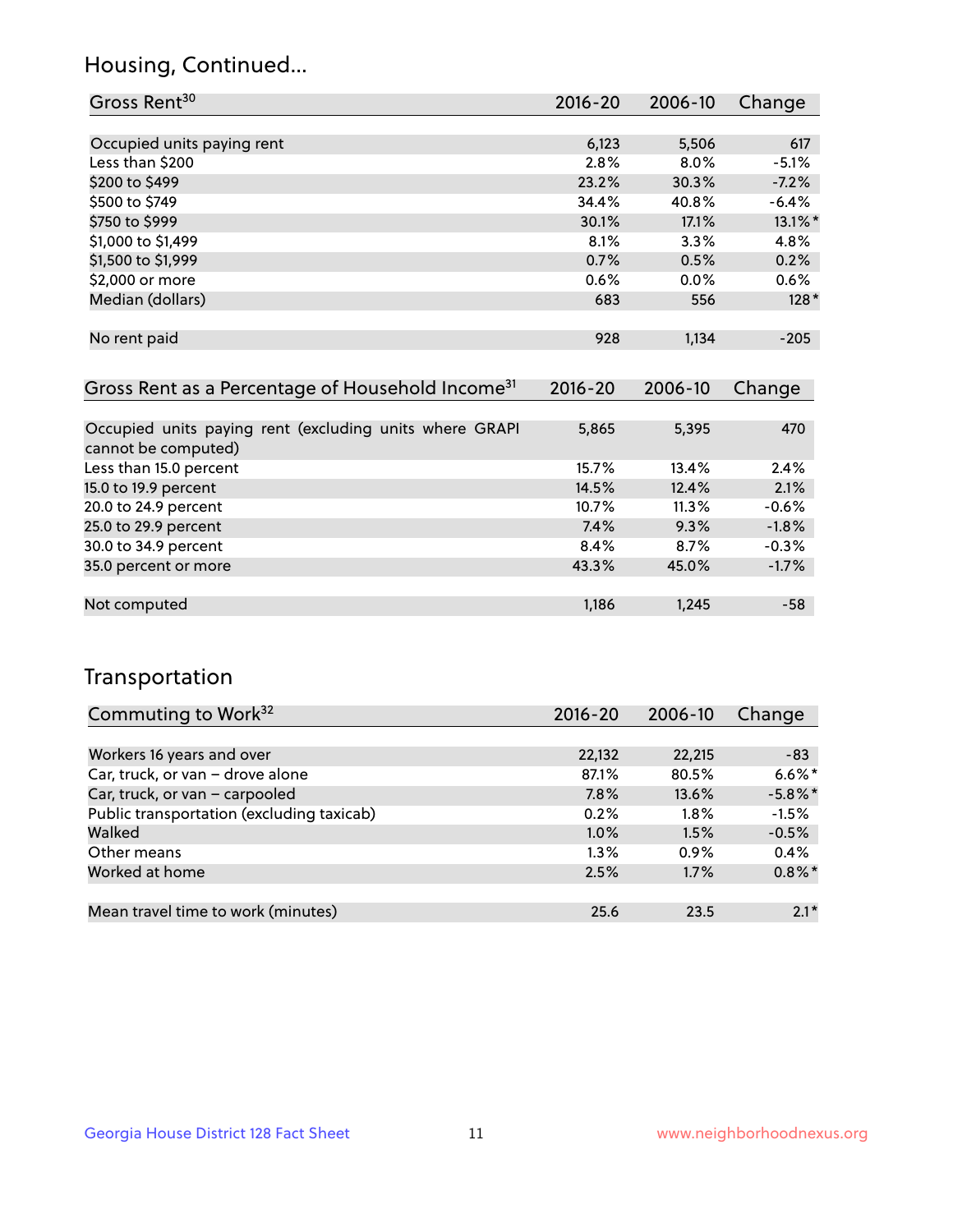## Transportation, Continued...

| Vehicles Available <sup>33</sup> | $2016 - 20$ | 2006-10 | Change     |
|----------------------------------|-------------|---------|------------|
|                                  |             |         |            |
| Occupied housing units           | 22,854      | 22,016  | 838        |
| No vehicles available            | 9.3%        | 10.7%   | $-1.4%$    |
| 1 vehicle available              | 30.0%       | 37.2%   | $-7.2\%$ * |
| 2 vehicles available             | 35.4%       | 30.9%   | $4.5%$ *   |
| 3 or more vehicles available     | 25.3%       | 21.2%   | 4.1%       |

#### Health

| Health Insurance coverage <sup>34</sup>                 | 2016-20 |
|---------------------------------------------------------|---------|
|                                                         |         |
| Civilian Noninstitutionalized Population                | 54,241  |
| With health insurance coverage                          | 87.9%   |
| With private health insurance coverage                  | 56.8%   |
| With public health coverage                             | 44.2%   |
| No health insurance coverage                            | 12.1%   |
| Civilian Noninstitutionalized Population Under 19 years | 13,147  |
| No health insurance coverage                            | 5.8%    |
| Civilian Noninstitutionalized Population 19 to 64 years | 30,685  |
| In labor force:                                         | 21,606  |
| Employed:                                               | 20,634  |
| With health insurance coverage                          | 83.7%   |
| With private health insurance coverage                  | 79.0%   |
| With public coverage                                    | 7.3%    |
| No health insurance coverage                            | 16.3%   |
| Unemployed:                                             | 972     |
| With health insurance coverage                          | 54.9%   |
| With private health insurance coverage                  | 22.1%   |
| With public coverage                                    | 34.2%   |
| No health insurance coverage                            | 45.1%   |
| Not in labor force:                                     | 9,079   |
| With health insurance coverage                          | 78.1%   |
| With private health insurance coverage                  | 41.0%   |
| With public coverage                                    | 46.6%   |
| No health insurance coverage                            | 21.9%   |